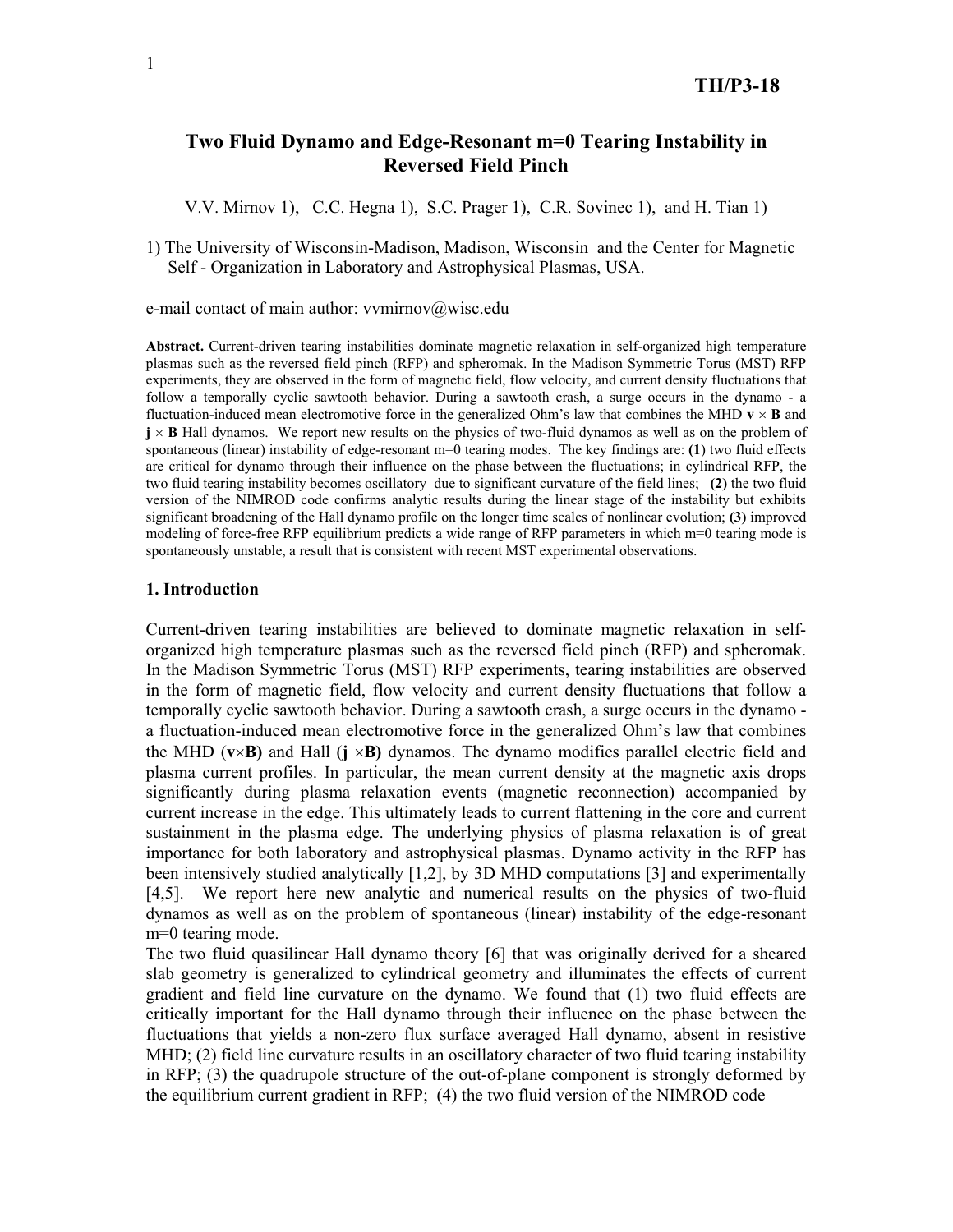confirms analytic results during the linear stage of the instability but exhibits significant broadening of the Hall dynamo profile on the longer time scales of nonlinear evolution.

The second group of the results is related to linear stability of the edge resonant m=0 mode. The m=0 mode is of special importance for RFPs because of its impact on mode coupling, ion heating, momentum and energy transport. Robust linear stability of the m=0 mode was verified in the past by many calculations based on a single parameter model for plasma current. Recent MST experiments [7] have shown that in some regimes with improved plasma confinement the m=0 mode becomes unstable. This motivates our interest in revisiting the m=0 stability analysis including a broader range of current profiles. A fourparameter model is introduced which permits us to vary the position and the width of the current gradient independently. Improved modeling of force-free RFP equilibria predicts a wide range of RFP parameters in which m=0 tearing mode is spontaneously unstable, a result that is consistent with MST experimental observations.

#### **2. Two fluid dynamo theory**

Standard RFP discharges in the MST are characterized by the periodic sawtooth fluctuations in the plasma velocity  $\mathbf{v}^{(1)}$ , current density  $\mathbf{j}^{(1)}$  and magnetic field  $\mathbf{B}^{(1)}$ . Corresponding MHD  $\langle \mathbf{v}^{(1)} \times \mathbf{B}^{(1)} \rangle$  and Hall  $\langle \mathbf{j}^{(1)} \times \mathbf{B}^{(1)} \rangle$ /ne dynamos generate mean electric field and mean current accordingly to the generalized Ohm's law  $\langle \mathbf{E} \rangle_{\parallel}$  -  $\eta \langle \mathbf{j} \rangle_{\parallel}$  = - (1/c)  $\langle \mathbf{v}^{(1)} \times \mathbf{B}^{(1)} \rangle_{\parallel}$  + (1/en<sup>(0)</sup>c)  $\langle \mathbf{j}^{(1)} \times \mathbf{B}^{(1)} \rangle$  , where  $\langle \rangle$  denotes the mean (flux surface averaged) value. We model the dynamo by two methods: analytically using two fluid quasilinear tearing mode theory and numerically with the use of the two fluid NIMROD code. Quasilinear theory deals with flux surface averaged quadratic combinations of the linear tearing eigenfunctions of  $v^{(1)}$ ,  $j^{(1)}$  and **B**<sup>(1)</sup>. Non-zero quasilinear Hall dynamo was first calculated in [6] for a sheared slab model, large values of the stability factor  $\Delta'$  and the "kinetic Alfven" regime of instability [8]. Detailed analysis [9] showed that the case of small  $\Delta'$  and the transient regime between "kinetic Alfven" and whistler mediated reconnection is more suitable to the MST (see, Fig.1).

> **coupling to slow wave**

> > **(2) (3)**



 $(\beta/\mu)^{1/2}$ 

 $0.1$ 

 $0.01$ 

 $B^{1/2}$ 

 $0.0001$ 

SMALL  $\Delta'$ 

**whistlers**

MST

 $\mu$  <sup>0.01</sup>  $\mu^{1/4}$ <sup>1</sup>

**Alfven"**

*Fig.1. Classification of the* 

*different regimes of collisionless two-fluid tearing instability in terms of*  $\Delta'$  and plasma  $\beta$  ( $\delta$ = c/ $\omega_{pe}$  is the *electron skin depth,* $\mu = m_e / m_i$  *). The thick line is the boundary between small and large* '<sup>c</sup>  *cases, the thin lines separate single-fluid MHD regime (1) and the regimes (2),(3) where two-fluid effects dominate. The MST case,*  $\Delta' \delta \sim 0.2$ ,  $\beta \sim (5$ - $10\%$  belongs to small  $\Delta'$  and *transitional regime between "kinetic Alfven"(2) and Whistler mediated (3) reconnection.*  $\mu^{1/8}$ 

Focusing on this particular case, we consider two fluid tearing mode in force free cylindrical RFP with  $p_{e,i}^{(0)} \neq 0$ ,  $dp_{e,i}^{(0)}/dr = 0$ , and, correspondingly, the effects of diamagnetic drifts  $\omega^*_{e,i}$  are ignored. The reduced MHD approximation is not applicable for the RFP where

 $\beta$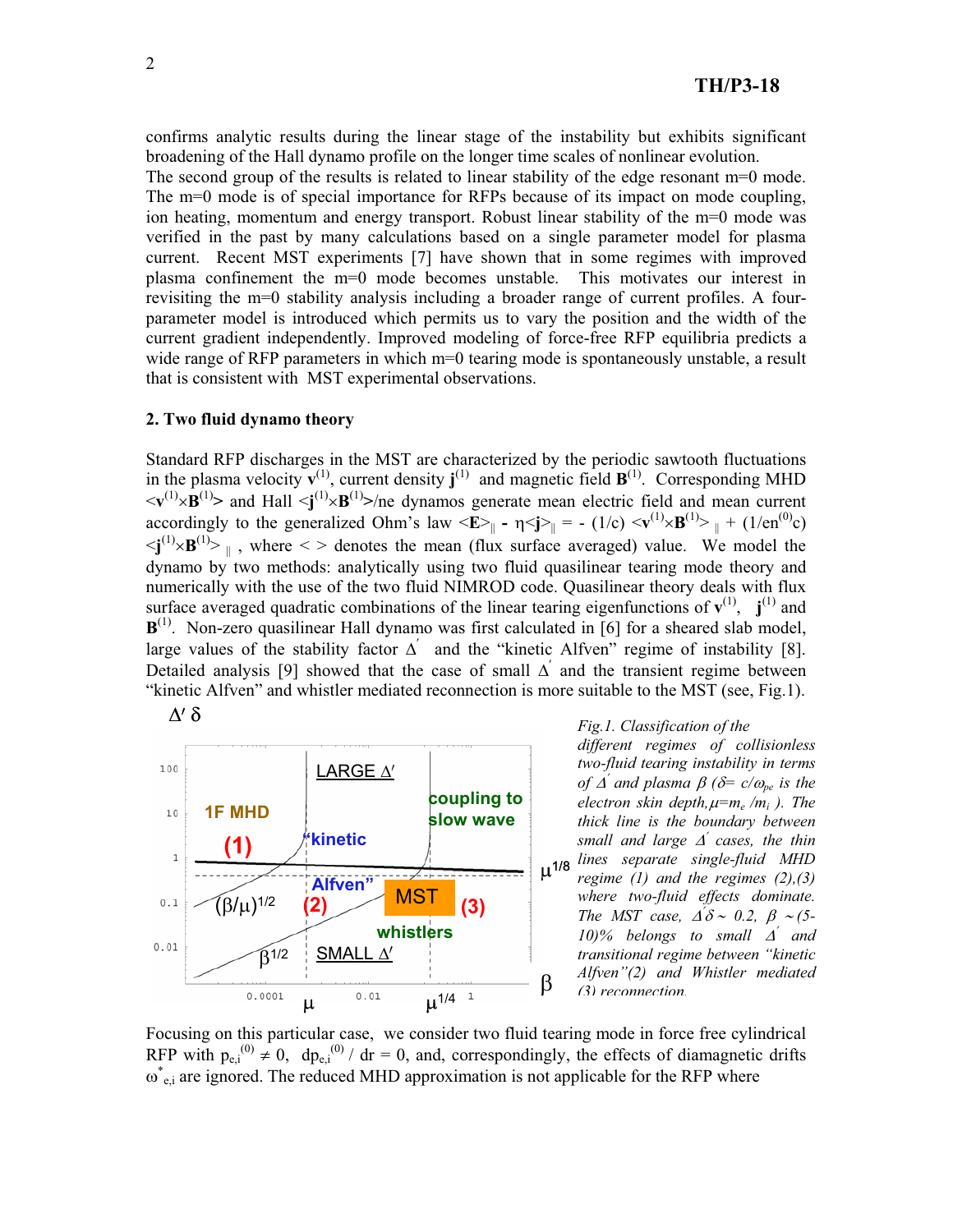perturbations of the guide field  $B_{\parallel}^{(1)}$  are comparable to the radial component  $B_r^{(1)}$ . Using helical harmonics expansion

$$
B_{r,||}^{(1)} = \sum_{m,n} B_{r,||}^{(m,n)}(r) \exp(\gamma t + im\theta - ikz), \quad k = n/R
$$

and performing flux surface averaging (integration over z and  $\theta$ ) yields contributions from single tearing mode to the parallel components of the Hall and the MHD dynamos

$$
\epsilon_{\parallel}^{(H)} = \frac{1}{nec} < \mathbf{b}^{(0)}[\text{Re } \mathbf{j}^{(1)} \times \text{Re } \mathbf{B}^{(1)}] > \rightarrow \frac{\epsilon_0 d_i}{2r} \frac{\partial}{\partial r} \left( r|B_r||B_{||}|\cos\phi^{(H)} \right)
$$
\n
$$
\epsilon_{\parallel}^{(MHD)} = -\frac{1}{c} < \mathbf{b}^{(0)}[\text{Re } \mathbf{v}^{(1)} \times \text{Re } \mathbf{B}^{(1)}] > \rightarrow \frac{\epsilon_0}{2k_{\perp}r} \frac{\partial}{\partial r} \left( r|v_r||B_r|\sin\phi^{(MHD)} \right)
$$

where  $\phi^{(H)}$  and  $\phi^{(MHD)}$  are, respectively, the phase shifts between complex B<sub>r</sub> and B<sub>||</sub>, v<sub>r</sub> and  $B_r$ ,  $\mathbf{v} \to \mathbf{v}/v_A$ ,  $\mathbf{B} \to \mathbf{B}/B_0$ ,  $\mathbf{r} \to \mathbf{r}/a$ ,  $\varepsilon_0 = v_A B_0/c$ , indices (m,n) are omitted. Standard single fluid resistive MHD predicts a peak of the MHD dynamo localized to the rational surface and a small (but non-zero)  $\varepsilon_{\parallel}^{(MHD)}$  in the outer region. Using, for example, the ideal relation between  $v_r$  and  $B_r$ , yields a small (due to smallness of  $\gamma$ ) MHD dynamo in the outer area

$$
\gamma B_r = i k_{\parallel} B v_r \rightarrow \epsilon_{||}^{(MHD)} = \frac{\gamma \epsilon_0}{2k_{\perp} r} \frac{\partial}{\partial r} \left(\frac{r|B_r|^2}{k_{\parallel} B}\right)
$$

Formal application of single fluid resistive MHD to a Hall dynamo gives zero result due to the 90<sup>0</sup> phase shift between B<sub>r</sub> and B<sub>||</sub>. The situation changes radically with the transition to two fluid MHD where  $B_r$  and  $B_{\parallel}$  are in-phase yielding a large Hall dynamo that dominates in the vicinity of the rational surface. The "phase effect" is caused by electron-ion decoupling on short scales. In the two fluid case, the cross-field currents of decoupled electrons flow in The  $E_{\perp} \times B$  direction while in single fluid MHD they are determined by polarization currents which are oriented along  $\mathbf{E}_{\perp}$ . This shifts the spatial profile of cross-field current vortexes with respect to the magnetic island and, correspondingly, changes the phase between  $B_{\parallel}$  and  $B_r$ . (see, Fig. 2.)



*Fig. 2. Qualitative illustration of the phase shift between Br and B|| caused by transition from single to two fluid MHD. The thick line represents position of the magnetic island, the thin lines and the red arrows are, respectively, the stream lines (equipotential surfaces) of ExB plasma flow and the polarization currents in single fluid MHD. In two-fluid MHD, the current vortexes are represented by the thin lines. They result from ExB flows of decoupled electrons while the ions are immovable.* 

Quantitative treatment of  $\varepsilon_{\parallel}^{(H)}$  is based on linear eigenfunctions of the system. In tearing mode theory, they are calculated by matching of inner (resistive) and outer (ideal) solutions. The interrelation between outer (ideal) solutions for  $B_{\parallel}$  and  $B_r$  is as follows

$$
B_{\parallel}^{(outer)} = \frac{i}{k_0^2} \left( \frac{k_{\parallel}}{r} \frac{\partial}{\partial r} (r B_r) - \lambda k_{\perp} B_r \right), \quad k_0^2 = m^2 / r^2 + k^2, \qquad \lambda = \frac{4 \pi a}{c B_0} \frac{j}{B}
$$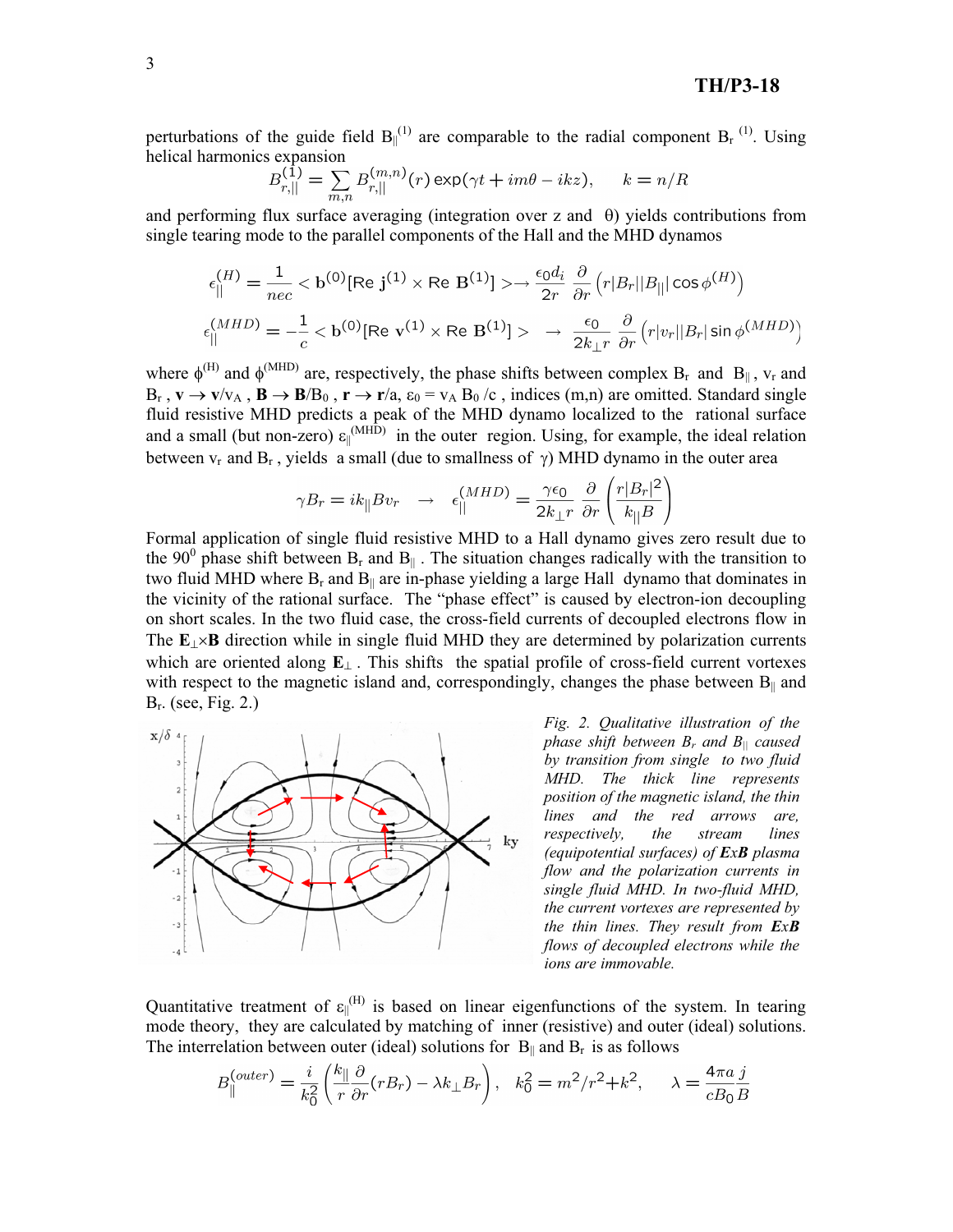This equation predicts a constant (not dependent on r) phase shift  $\phi^{(H)} = \pi/2$  between B<sub>||</sub> and  $B_r$  and, therefore,  $\varepsilon_{\parallel}^{(H)} = 0$  in the outer region. Single-fluid resistive tearing layer equations [11] show that these functions are out of phase not only in the outer region but in the resistive layer too. Thus, within the scope of single fluid resistive MHD,  $\varepsilon_{\parallel}^{(H)} = 0$ everywhere in a cylinder.

Transition from single to two fluid MHD does not change the plasma momentum equation but brings an additional  $\nabla \times \mathbf{j} \times \mathbf{B}$  term into the induction equation. This term describes magnetic field frozen into the electron component. It modifies standard shear Alfven (SA), compressional Alfven (CA) and magnetoacoustic (MA) modes on short scales and gives rise to "kinetic Alfven" and whistler mediated regimes of tearing instability. At small values of  $\Delta'$ , the tearing instability is driven mainly by the electrons and, correspondingly, the ion motion can be ignored. Then, the components of the induction equation simplified in the vicinity of the resonant magnetic surface  $k_{\parallel} = 0$  are as follows

$$
B_r - \delta^2 \frac{d^2 B_r}{dr^2} = \frac{d_i k_{\parallel} k_0 B}{\gamma} \tilde{B}_{\parallel}, \quad \tilde{B}_{\parallel} = B_{\parallel} + \frac{i\lambda}{k_0} B_r, \quad \beta = \frac{4\pi p^{(0)}\Gamma}{B_0^2}
$$

$$
\left[1 + B^2 \left(\frac{1}{\beta} + \frac{k_{\parallel}^2}{\gamma^2}\right) + \frac{2i d_i k_0}{\gamma} \frac{B_\theta^2}{r B}\right] \tilde{B}_{\parallel} - \delta^2 \frac{d^2 \tilde{B}_{\parallel}}{dr^2} = \frac{d_i B}{\gamma} \left(\frac{k_{\parallel} \partial^2 B_r}{k_0 \partial r^2} - \frac{d\lambda}{dr} B_r\right)
$$

where dimensionless  $\gamma$  is  $\gamma \tau_A$ , electron skin depth  $\delta^2 = 1/(\gamma S)$ , ion skin depth  $d_i = c/(a \omega_{pi})$ ,  $\Gamma = 5/3$ , 1 is, respectively, the adiabatic or isothermal constant, the CA branch is decoupled by ignoring the inertia term in the  $\mathbf{b} \times \mathbf{e}_r$  component of plasma momentum equation. The new function  $\overline{B}_{\parallel}$  describes deviation of B<sub>||</sub> from its asymptotical outer solution B<sub>||</sub><sup>(outer)</sup>. The term proportional to  $B_0^2$  in the second equation describes the effect of curvature that does not exist in the slab model. Ignoring this term, the solution for  $\tilde{B}_{\parallel}$  is in phase with B<sub>r</sub> providing nonzero Hall dynamo in the tearing layer. Outside the layer,  $\tilde{B}_{\parallel}$  tends to zero changing the phase between B<sub>||</sub> and B<sub>r</sub> to  $\phi^{(H)} = \pi/2$ . Thus, although the amplitude of B<sub>||</sub> is finite everywhere, the Hall dynamo vanishes in the outer area due to this phase effect. The curvature term and the term proportional to the gradient of the equilibrium current affect the growth rate and profile of  $\varepsilon_{\parallel}^{(H)}$  but do not change the general properties of the phase effect. We found that at small  $\beta \ll \beta_c$ , the curvature term can be ignored yielding the "kinetic Alfven" regime of instability with  $\gamma \propto \beta^{1/3}$ . At  $\beta \gg \beta_c$  this term becomes important leading to the saturation of  $\gamma$  as a function of  $\beta$ . The limiting value  $\gamma_c$  is a complex number with equal imaginary and real parts. It scales with  $\Delta'$ ,  $d_i$  and S similar to the growth rate of the Whistler mediated instability in a slab geometry,  $\gamma_c \propto \Delta' (d_i / S)^{1/2}$ . The factor  $\beta_c \propto (B/B_0)^3$ strongly depends on the curvature and is, therefore, significantly different for cylindrical RFP and tokamak-like equilibria ( $\beta_c^{(RFP)} \sim 0.1\%$ ,  $\beta_c^{(T)} \sim 15\%$ ), so that the instability is mostly growing at  $B_0/B \sim 0.1$  and of an oscillatory type in the RFP ( $B_0/B \sim 1$ ).

#### **3. Numerical simulations**

Numerical studies of Hall dynamo driven by two-fluid tearing instability are performed in a sheared slab geometry using the two-fluid version of NIMROD. In the linear stage of tearing instability, the Hall dynamo is localized on a short scale very near the resonance surface and is much larger than the MHD dynamo effect. On larger scales of order of ion gyroradius, the Hall dynamo diminishes and is comparable to the MHD dynamo. Nonlinear single mode computations are also performed in a wide parameter range*.* In the nonlinear regime, the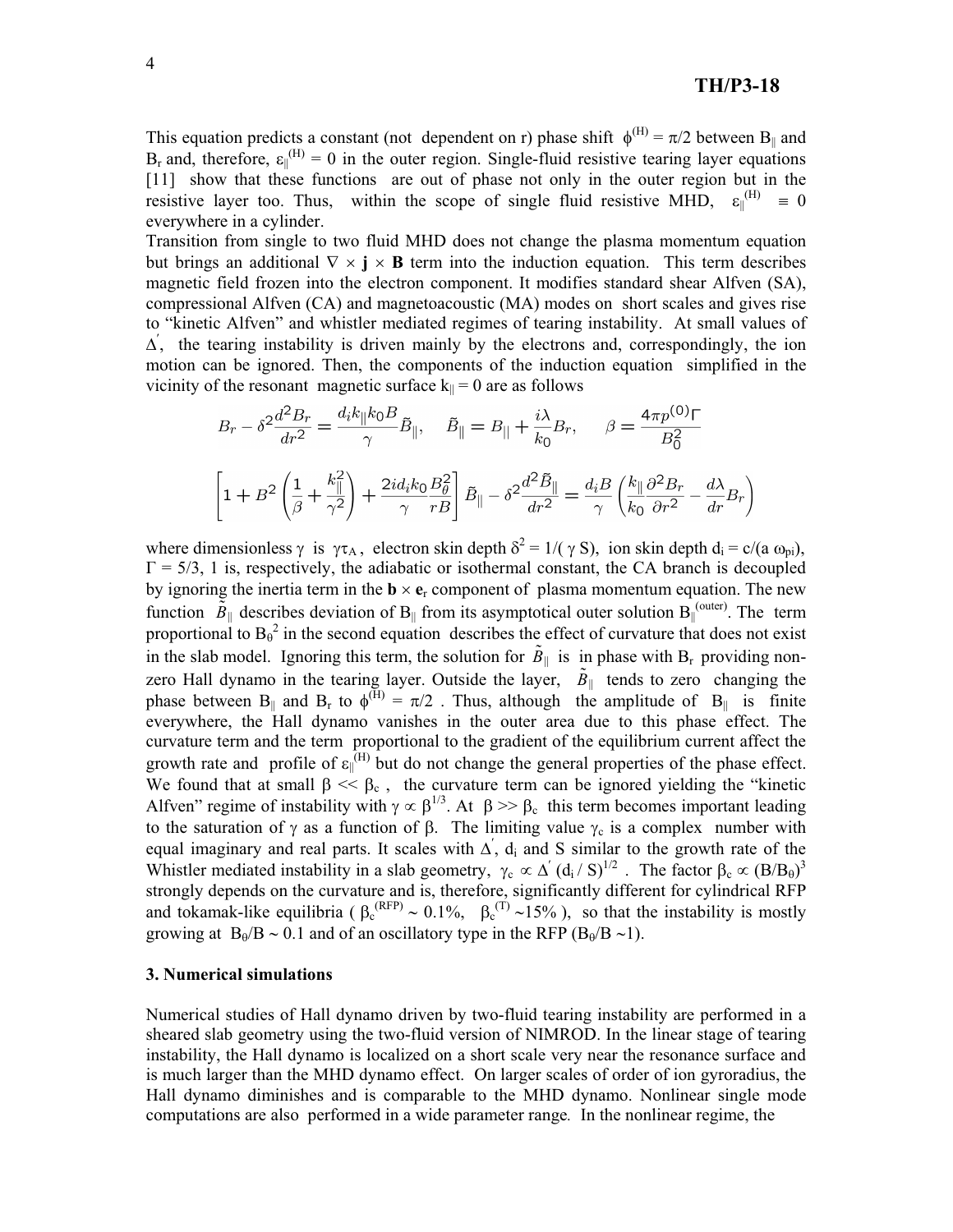Hall dynamo broadens to the same scale as the MHD dynamo and contributions from the Hall and MHD terms to the dynamo are comparable (see, Fig. 3)



*Fig.3. MHD and Hall dynamos vs. distance x from the resonant surface normalized to the equilibrium scale L during linear (a) and nonlinear (b) stages of tearing instability. Quasilinear computations (a) show strong and localized Hall dynamo, consistent with the analytical prediction. In nonlinear saturation (b), the Hall dynamo expands to the ion sound gyroradius scale*  $\rho_s$ *, and the two dynamos become comparable in magnitude.* 

Numerically computed growth rates are in good agreement with the analytical dispersion relation, provided that the tearing layer is sufficiently small with respect to the equilibrium scale. Viscous dissipation was anticipated for the nonlinear computations, and a parameter scan shows very little impact on linear growth rates with some broadening of the **V** profile of the eigenfunction. Examining the dynamo contributions locally in  $y$  (the direction in the reconnection plane orthogonal to x) shows that both Hall and MHD dynamos act in phase with respect to  $y$  in the quasilinear result; though, the  $x$ -scales and magnitudes are very different. In the nonlinear state, the local Hall electric field ( $(j^{(1)} \times B^{(1)})$  prior to surfaceaveraging) acts primarily near the separatrix (see, Fig. 4.) and remains large in magnitude relative to the MHD contribution while a broad profile is expected for current density redistribution caused by nonlinear MHD dynamo shown in Fig.5.







1.05E-03<br>9.31E-04<br>8.10E-04

6.89E-04

5.69E-04 4.48E-04 3.27F-04

3.45E-05  $1.55E - 04$ 

 $-3.96E - 04$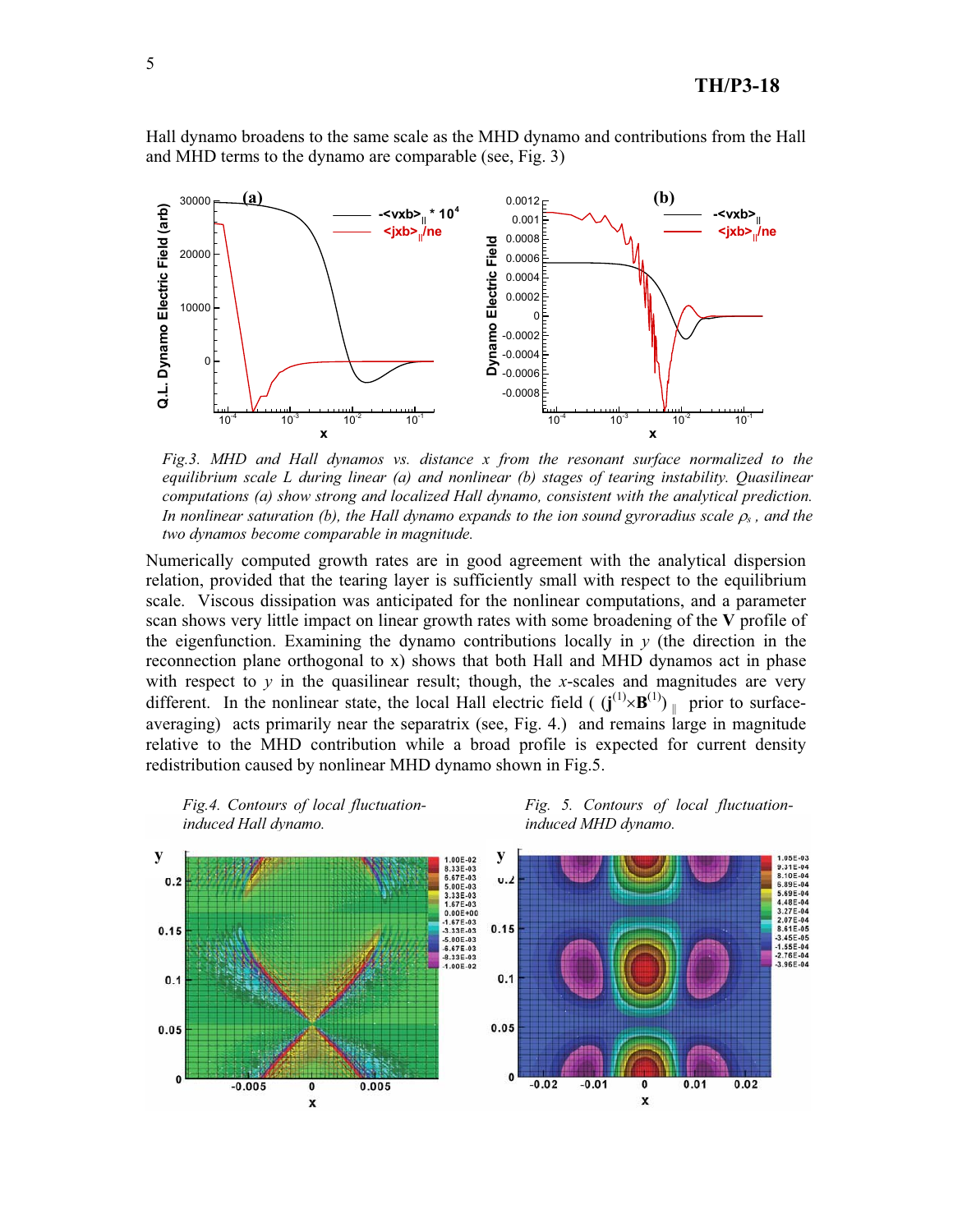## **4. Spontaneous tearing instability of m=0 modes**

Typical MST regimes of operation exhibit cyclic sawtooth oscillations associated with core  $(m=1, n=6,7,...)$  and edge  $(m=0, n=1)$  resonant tearing modes. In typical discharges, it is believed that the core tearing modes are spontaneously unstable, while linearly stable m=0 modes are nonlinearly driven by coupling to core resonant modes. This scenario of forced m=0 magnetic reconnection is based in part on robust linear stability properties demonstrated in the past by various  $\Delta'$  calculations which predict stability. Recent MST experiments [7] have shown that in some regimes with improved plasma confinement the m=0 mode becomes spontaneously unstable. Efforts to resolve this observation with theory inspired improved modeling of the equilibrium current profile. A four-parameter cylindrical model is introduced that allows independent variation in the radial position and width of the current gradient. These calculations determine a wide class of unstable equilibria showing a strong sensitivity of stability properties to small variations of current profiles. We report on ideal MHD  $\Delta'$ analysis as well as the results obtained from a cylindrical resistive eigenvalue code.

Force free RFP equilibria are characterized by the parallel current profile  $j = \lambda(r)$  B where  $\lambda$  (r) =  $\mu_0$  f( r ) and

$$
f(r, d, w, \alpha) = \frac{\left[\exp\left(\frac{r^{\alpha} - d^{\alpha}}{w}\right) + 1\right]^{-1} - \left[\exp\left(\frac{1 - d^{\alpha}}{w}\right) + 1\right]^{-1}}{\left[\exp\left(-\frac{d^{\alpha}}{w}\right) + 1\right]^{-1} - \left[\exp\left(\frac{1 - d^{\alpha}}{w}\right) + 1\right]^{-1}}
$$

Four factors  $\mu_0$ , w, d and  $\alpha$  allow us to control independently the amplitude, width and position of the current gradient. At  $w \ge 1$ , this model reduces to the standard  $\alpha$  model

$$
\lambda(r) \to \mu_0(1-r^{\alpha})
$$

The values of the stability factor  $\Delta'$  are found by solving the Newcomb equation

$$
\frac{d^2b_r}{dr^2} + \frac{f^*}{r}\frac{db_r}{dr} - g^*b_r = 0
$$

and matching left and right solutions at the resonant surface  $r_s$  (q  $(r_s) = 0$ ) with the boundary conditions  $b_r$  (0) =  $b_r$  (1). The results are presented in Fig. 6. for a few profiles  $\lambda$  (r) and  $\mu_0$  = 3.35,  $\alpha = 3$ .



Accordingly to the four parameter model there is a strong sensitivity of the stability properties to small variations of the current profile. The model reveals a wide class of unstable configurations with large positive  $\Delta'$  whose  $\lambda(r)$  profiles are just slightly different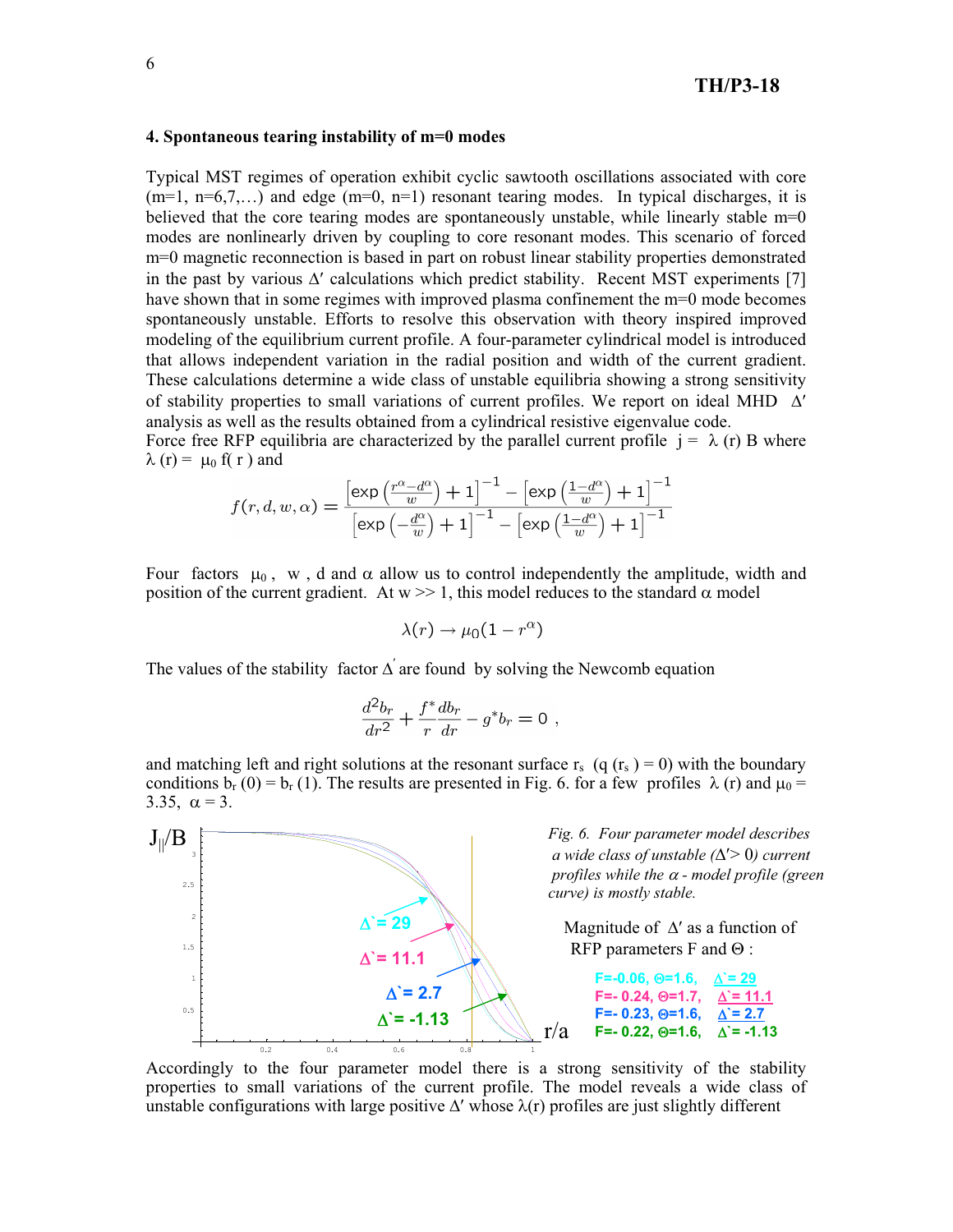from the stable  $\alpha$ -model curve. Calculations of the reversal F and pinch parameter  $\Theta$  for these configurations show that the profiles with large  $\Delta'$  correspond to weakly reversed configurations. This is not consistent with the MST results where spontaneous  $m=0$ instability is observed at  $F = -0.5$ , while at  $F = -0.2$  the mode is stable. In order to address this issue we analyzed the stability of these configurations not in terms of  $\Delta'$ , but by comparing the growth rates obtained from a resistive cylindrical eigenvalue code by  $\hat{V}$ . Svidzinski. In Fig.7., the numerical results are compared with the analytic FKR expression [11] and more precise expression by G. Bertin [12] that takes into account the gradient of the equilibrium current.



Strong suppression of the growth rates at large  $\Delta'$  may also result from finite  $\beta$  effects found in numerical calculations (see, Fig.8.)



*Fig. 8. Numerical calculations of the growth rate for different current profiles and values of*  $\beta$  *( S=10<sup>4</sup> ). The m=0 tearing instability driven by large*  $\Delta'$  > 30 *are suppressed by finite*  $\beta$  > 1%.

These effects make m=0 tearing instability faster growing in deep reversal configurations with moderate  $\Delta'$  than in weak reversal configuration with large  $\Delta'$ .

#### **4. Summary**

Three important effects for magnetic reconnection and Hall dynamo theory are obtained within the scope of the cylindrical RFP model:

(a) spatial variation of the phase between  $B_r$  and  $B_{\parallel}$  eliminates Hall dynamo in the ideal outer region, but makes this effect dominating in the tearing layer;

b) contribution from the field curvature can be ignored at small  $\beta$ ; in the practical case of cylindrical RFP, the curvature leads to an oscillatory structure of Whistler mediated tearing instability, absent in tokamak-like configurations due to small curvature;